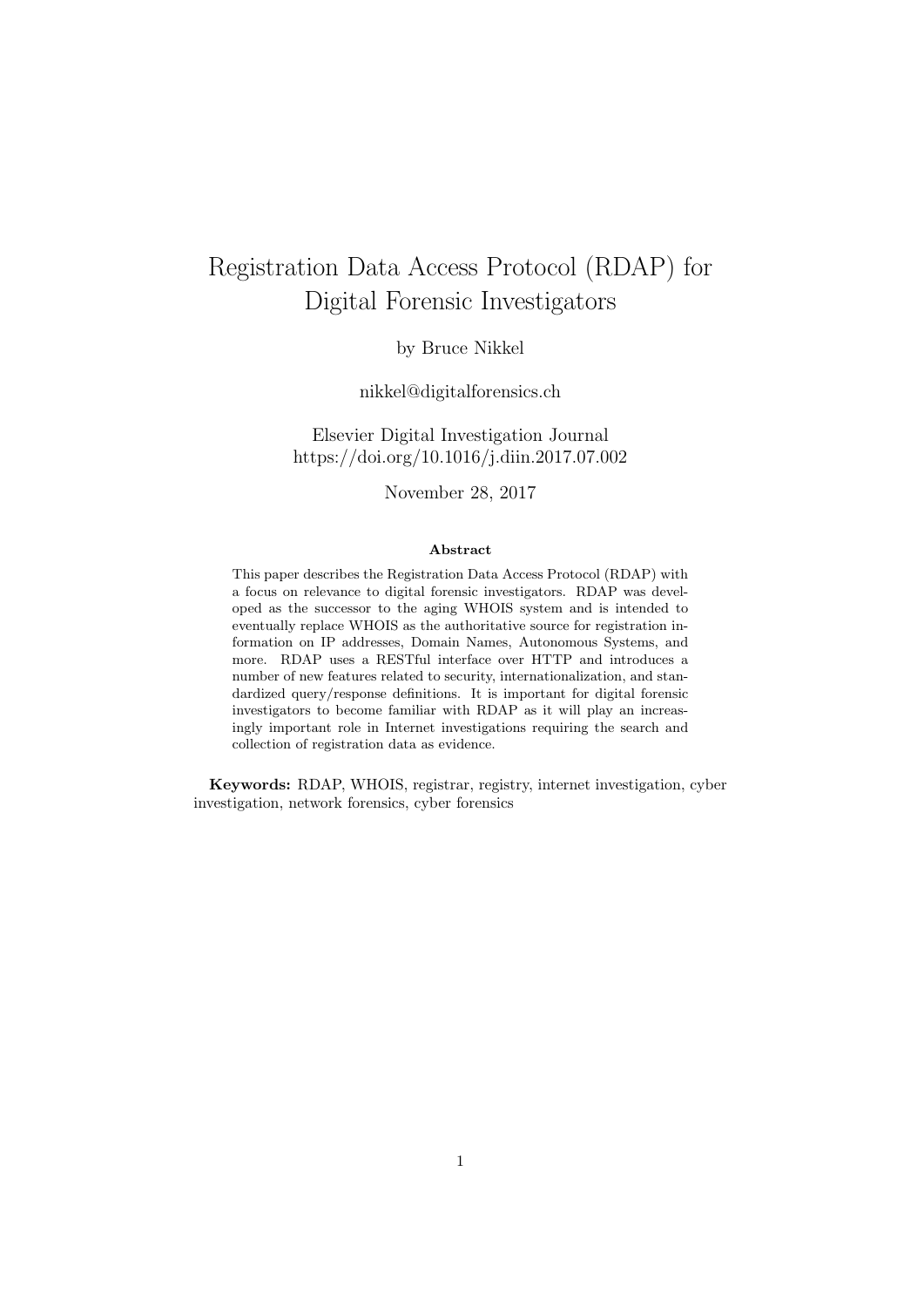# Contents

| 1.           | <b>Historic overview of WHOIS</b>                                                          | 3                       |
|--------------|--------------------------------------------------------------------------------------------|-------------------------|
| $\mathbf{2}$ | Introduction to RDAP                                                                       | $\overline{\mathbf{4}}$ |
|              | 2.1                                                                                        | $\overline{4}$          |
|              | RDAP HTTP query $\dots \dots \dots \dots \dots \dots \dots \dots \dots \dots \dots$<br>2.2 |                         |
|              | 2.3                                                                                        | $\overline{7}$          |
|              | 3 Authoritative sources and bootstrapping                                                  | 10                      |
|              | 3.1                                                                                        | 10                      |
|              |                                                                                            | 11                      |
| 4            | RDAP as a forensic evidence source                                                         | 11                      |
| 5            | <b>RDAP</b> tools and resources                                                            | 12                      |
|              | 5.1                                                                                        | 12                      |
|              | 5.2                                                                                        | 13                      |
|              | 6 RDAP query examples                                                                      | 14                      |
|              | $6.1\,$                                                                                    | 14                      |
|              | 6.2                                                                                        | 17                      |
|              | 6.3                                                                                        | 18                      |
| 7            | Conclusion                                                                                 | 19                      |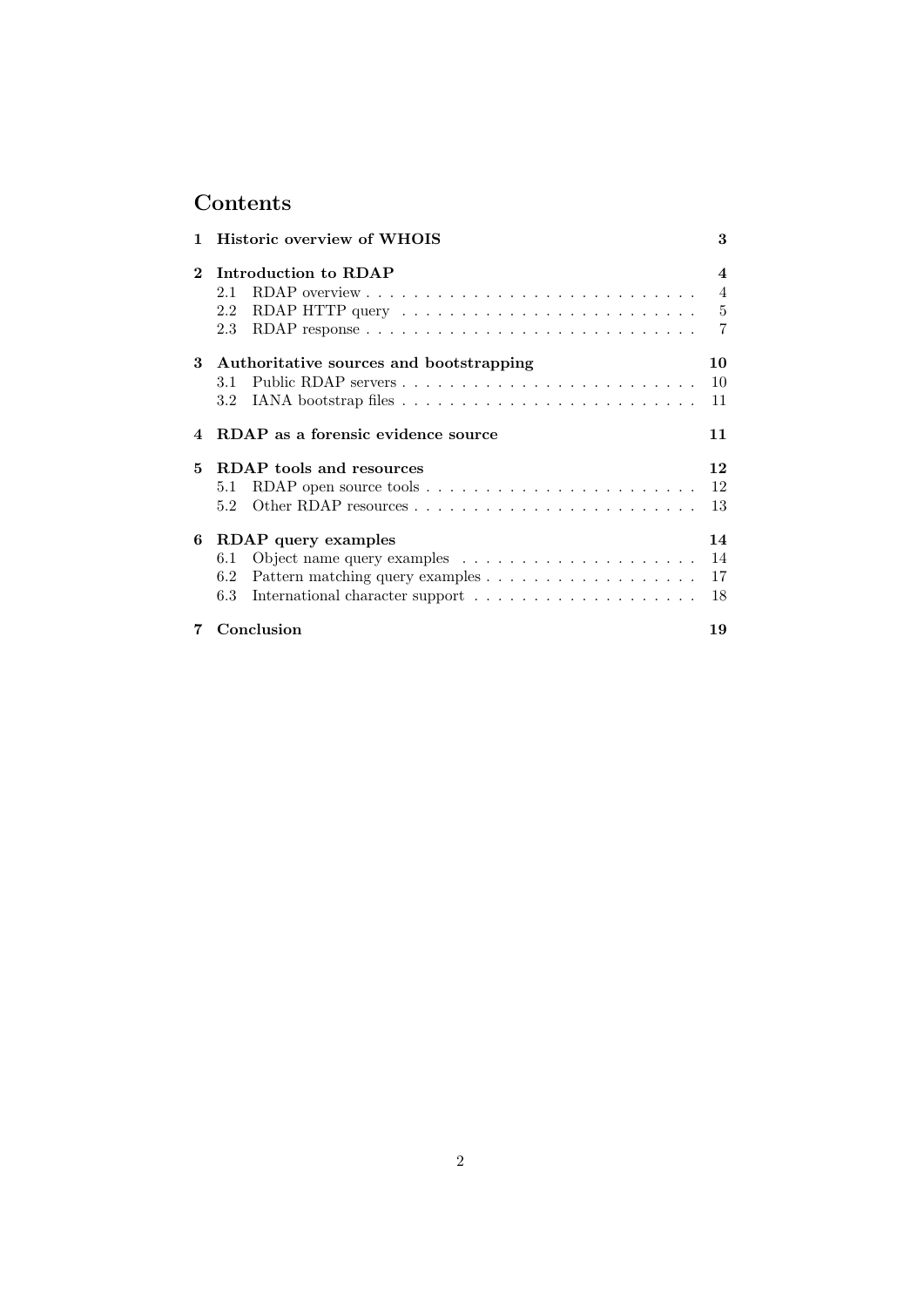## 1 Historic overview of WHOIS

The original specification for WHOIS was written in 1982 as Request For Comments (RFC) document RFC-812. It was created to provide a directory of contact information for users of systems and networks on the ARPANET. The WHOIS specification was updated several times and in 2004 the RFC-3912 became the final WHOIS RFC published[1].

The WHOIS protocol is simply a TCP connection to port 43 of a WHOIS server, and a query submitted with a trailing newline. To illustrate the simplicity of this interaction, a regular telnet client is used here to fetch WHOIS information for the domain example.com. No special WHOIS client software is necessary:

```
$ telnet whois.iana.org 43
Trying 192.0.47.59...
Connected to ianawhois.vip.icann.org.
Escape character is ']'.
example.com
% IANA WHOIS server
% for more information on IANA, visit http://www.iana.org
% This query returned 1 object
domain: EXAMPLE.COM
organisation: Internet Assigned Numbers Authority
created: 1992-01-01
source: IANA
Connection closed by foreign host.
$
```
Every WHOIS server operator has their own command syntax for queries and searches, and the output format of commands will vary for each server. An overview of the use of WHOIS search queries for digital forensic investigations and an introduction to other concepts discussed here can be found in a previous paper by the author[2].

The original WHOIS database was centralized and operated by a single entity (SRI-NIC). As the Internet grew, management of registration information was delegated to various regional registries who operated their own WHOIS services. There is no standardization for WHOIS query commands and output formats.

A number of attempts were made to address this decentralized and fragmented WHOIS landscape. The Referral WHOIS[3] Protocol - RWHOIS (RFC-1714 and RFC-2167) was designed to facilitate referring queries with a distributed and hierarchical WHOIS architecture. Other proposed (and in some cases, implemented) solutions included more complex X.500 directory services[4] with synchronized databases between registries (the Shared Whois Project - SWIP),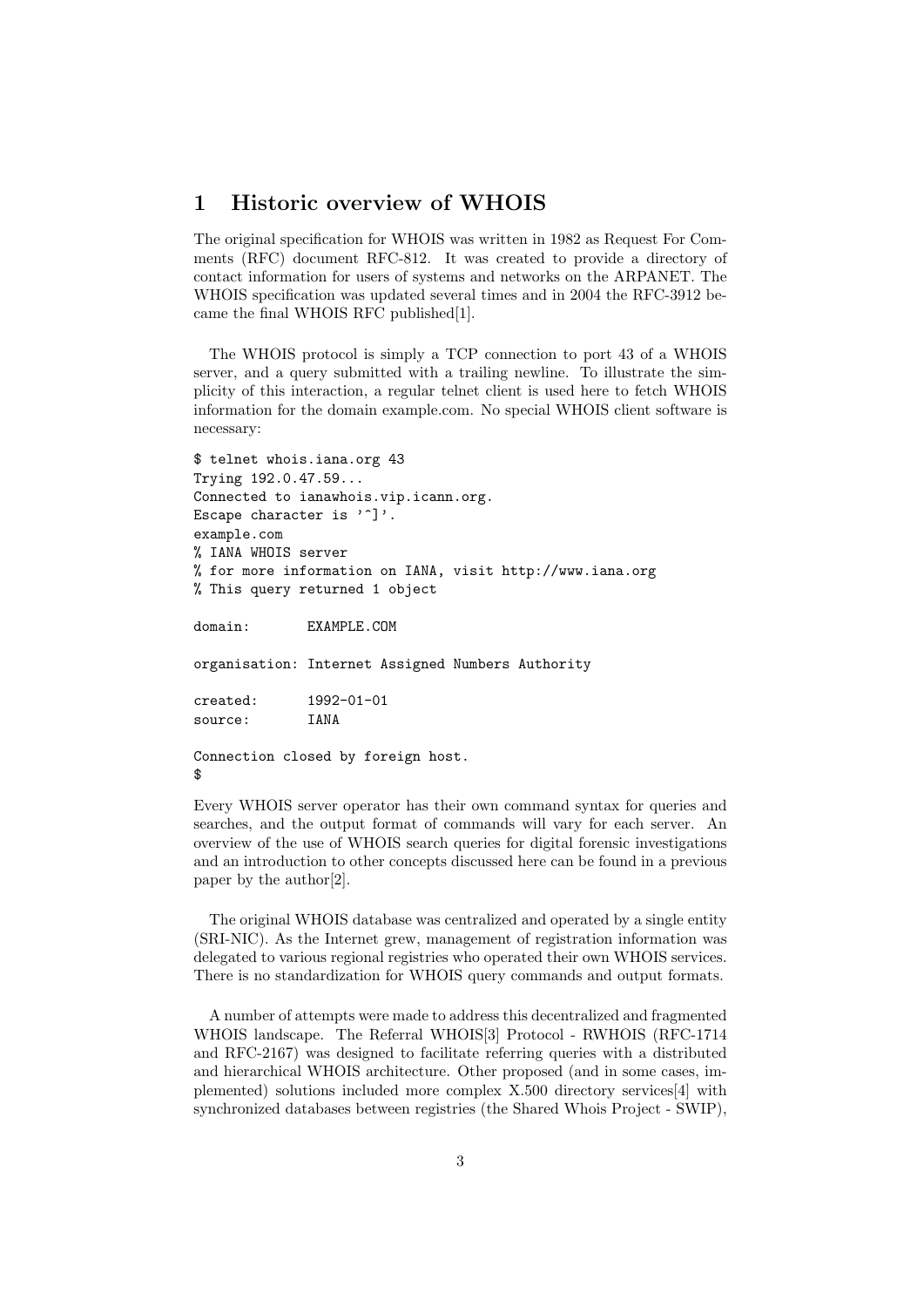the Cross Registry Internet Service Protocol (CRISP)[5] and Internet Registry Information Service (IRIS) protocol<sup>[6]</sup>. In 2012 the IETF proposed a working group to develop the Web Extensible Internet Registration Data Service (WEIRDS). WEIRDS was eventually renamed to the Registration Data Access Protocol (RDAP) and further developed as an IETF standards track intended to replace WHOIS. The new RDAP standard is sometimes called "Restful Whois" due to the use of the REST (REpresentational State Transfer) interface for the query and response protocol.

# 2 Introduction to RDAP

The need for a successor to the WHOIS protocol was clear to the IETF, and the Registration Data Access Protocol, or RDAP, was put forward as the replacement. The WHOIS databases at different registries have been a valuable source of intelligence, evidence, and investigative information for many years. RDAP will continue to provide this information to digital forensic investigators, but with a number of improvements.

#### 2.1 RDAP overview

The RDAP standard is defined in a suite of five RFCs:

- RFC-7480 HTTP Usage in the Registration Data Access Protocol (RDAP)[7]
- RFC-7481 Security Services for the Registration Data Access Protocol  $(RDAP)[8]$
- RFC-7482 Registration Data Access Protocol (RDAP) Query Format[9]
- RFC-7483 JSON Responses for the Registration Data Access Protocol (RDAP)[10]
- RFC-7484 Finding the Authoritative Registration Data (RDAP) Service [11]

An additional study was performed to analyze the output objects from the WHOIS servers of various registries to help with the design of RDAP. The results of this study were documented in RFC-7485, entitled Inventory and Analysis of WHOIS Registration Objects[12]. This analysis also helps RDAP providers ensure that data from unstructured WHOIS services can be mapped to RDAP services without loss of information.

The high level goal of RDAP was to address deficiencies in the WHOIS standard. Four specific issues were listed in RFC-4782 that are addressed by RDAP:

- lack of standardized command structures
- lack of standardized output and error structures
- lack of support for internationalization and localization
- lack of support for user identification, authentication, and access control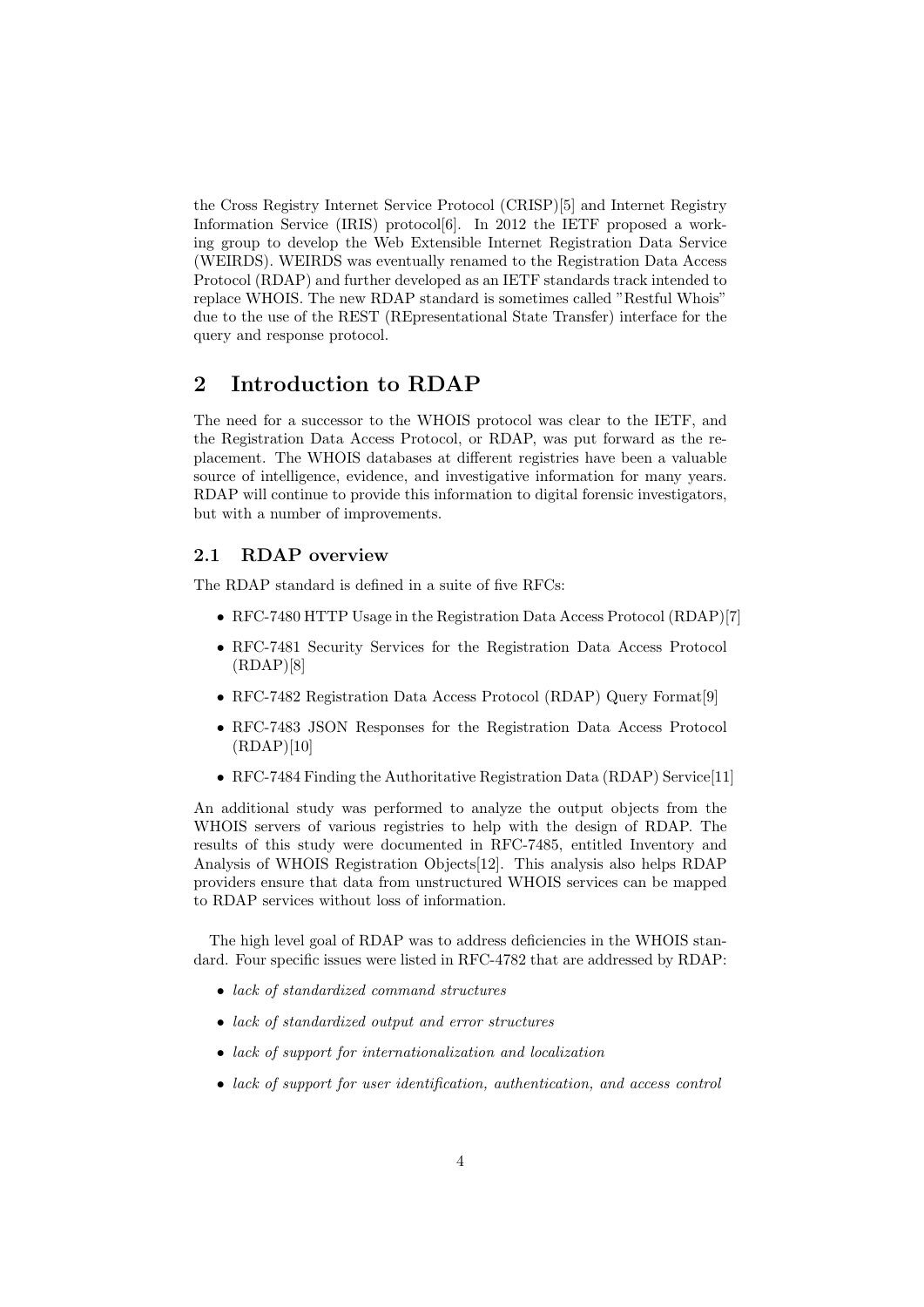RDAP provides a number of advantages over WHOIS. It uses a RESTful interface over HTTP to query and receive information. REST is an API which allows HTTP to be used to query a server application for data and receive structured responses. The data returned from an RDAP query is in a well defined JSON format that can be easily parsed with scripts and tools (and is still readable by humans). The HTTP interface can be encrypted (TLS), meaning that the RDAP query and response are secured. This is important for ongoing investigations where queries and responses may be sensitive or confidential, and should not be visibly transmitted in the clear. Access to RDAP data can be authenticated and controlled (dependent on the webserver used).

The amount of information returned in a RDAP query can be selective and based on the authentication provided, for example, authenticated users could have access to more whois data fields than unauthenticated users. This introduces the potential for allowing special investigative access to additional registry data without the need for separate legal assistance infrastructure.

RDAP leverages existing HTTP functionality to provide standard error messages (HTTP 200, HTTP 404, etc.) for queries. The use of redirection (HTTP 301 for example) can be used to refer a client to another, possibly more authoritative, RDAP server. Since the HTTP protocol can be proxied, it is possible to make RDAP requests from behind restrictive firewalls (many corporate networks, for example). RDAP also supports Internationalized Domain Names (IDNs). The RDAP protocol is designed to be extensible, and IANA maintains the list of assigned extensions and JSON values for RDAP.

One major problem RDAP does not solve is the accuracy of the data submitted and stored in the various registries. The accuracy of registry data was an issue with WHOIS and remains an issue with RDAP. The integrity of the data can be guaranteed while it is queried and transferred from an authoritative RDAP server to an RDAP client, but the quality of the registry data submitted by the original registrant depends on the validation checks done by each registry owner (which could be little or none). It is still possible to submit fake or false information to many registries, which will then be served by WHOIS and RDAP servers as is. This is a known risk in the digital forensics community, but even falsified information can be useful or interesting in a forensic or investigative context.

### 2.2 RDAP HTTP query

The format of RDAP queries is defined in RFC-7482. The standard set of items (object classes) that can be queried using the RDAP protocol include:

- IP addresses (IPv4 or IPv6)
- Network autonomous system numbers (ASNs)
- DNS domain names
- Name servers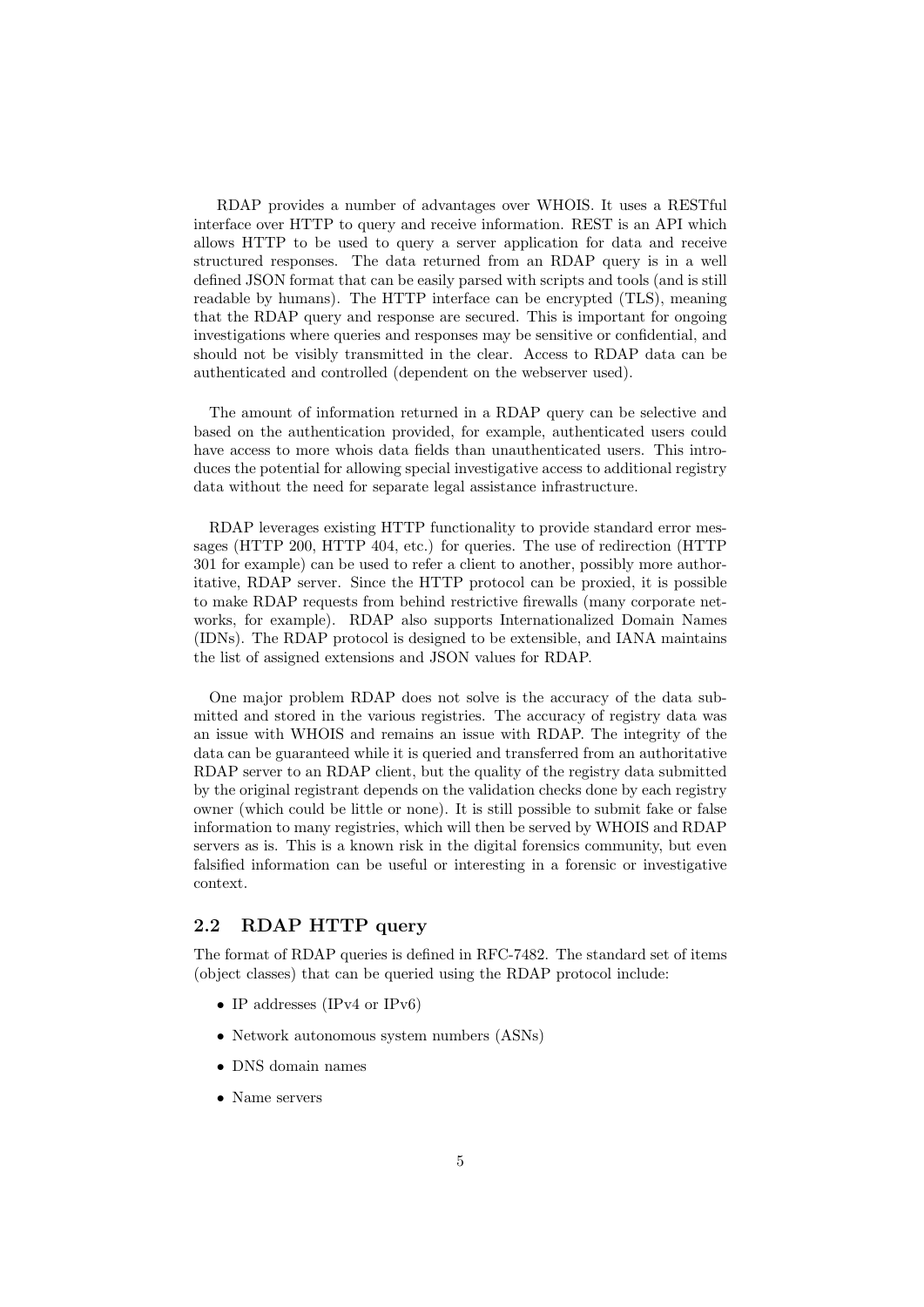• Entities (contact information)

All of these objects are typically served by RIRs (Regional Internet Registries), while DNRs (Domain Name Registries) generally only serve the last three. The RDAP protocol is designed to be extensible, and extensions are maintained by IANA (https://www.iana.org/assignments/rdap-extensions/rdap-extensions. xhtml#rdap-extensions-1).

A proper RDAP query is a simple HTTP GET or HEAD request with all the query information embedded in the URL string. The ability to encrypt connections using TLS (HTTPS) is a requirement specified by the RDAP RFCs. The path in the URI (Uniform Resource Identifier) is split into three parts: the location of the RDAP application on the server, the query object type, and the actual query. The query syntax for the standard set of object classes is shown here:

- https://<rdapserver>/<path>/ip/<IPaddress>
- https://<rdapserver>/<path>/ip/<CIDRprefix>/<CIDRlength>
- https://<rdapserver>/<path>/autnum/<autonomoussystemnumber>
- https://<rdapserver>/<path>/domain/<domainname>
- https://<rdapserver>/<path>/nameserver/<nameservername>
- https://<rdapserver>/<path>/entity/<handle>
- https://<rdapserver>/<path>/help

An IP address string can be either IPv4 or IPv6. An IP address can have a trailing CIDR prefix number to denote a network block ("/24" for example). When a query contains spaces or other special characters they must be URL encoded ( $\sqrt[10]{20}$ " for example). The *entity* query requests information about contact details and the format dependent on the registry provider. RDAP operators may offer a help query command which provides information about using the service, policies, and getting further support. The standard query for help is simply appending "/help" to the base URL path of the RDAP application. Since RDAP servers are required to support TLS (https), it is recommended that digital forensic investigators use it, both for the confidentiality of ongoing investigations and for evidence integrity reasons. Forensic and investigative tools using RDAP should ensure the validity of TLS certificates.

If a RDAP server has the information requested, it responds with HTTP 200 together with the requested data in JSON format. If the RDAP server doesn't have the information it responds with either a redirect (HTTP 3XX) to another server that might know, or returns HTTP 404 indicating information for the request was not found. If a query cannot be completed for other reasons (policy, server failure, other errors) an appropriate HTTP error response is provided (4XX, 5XX).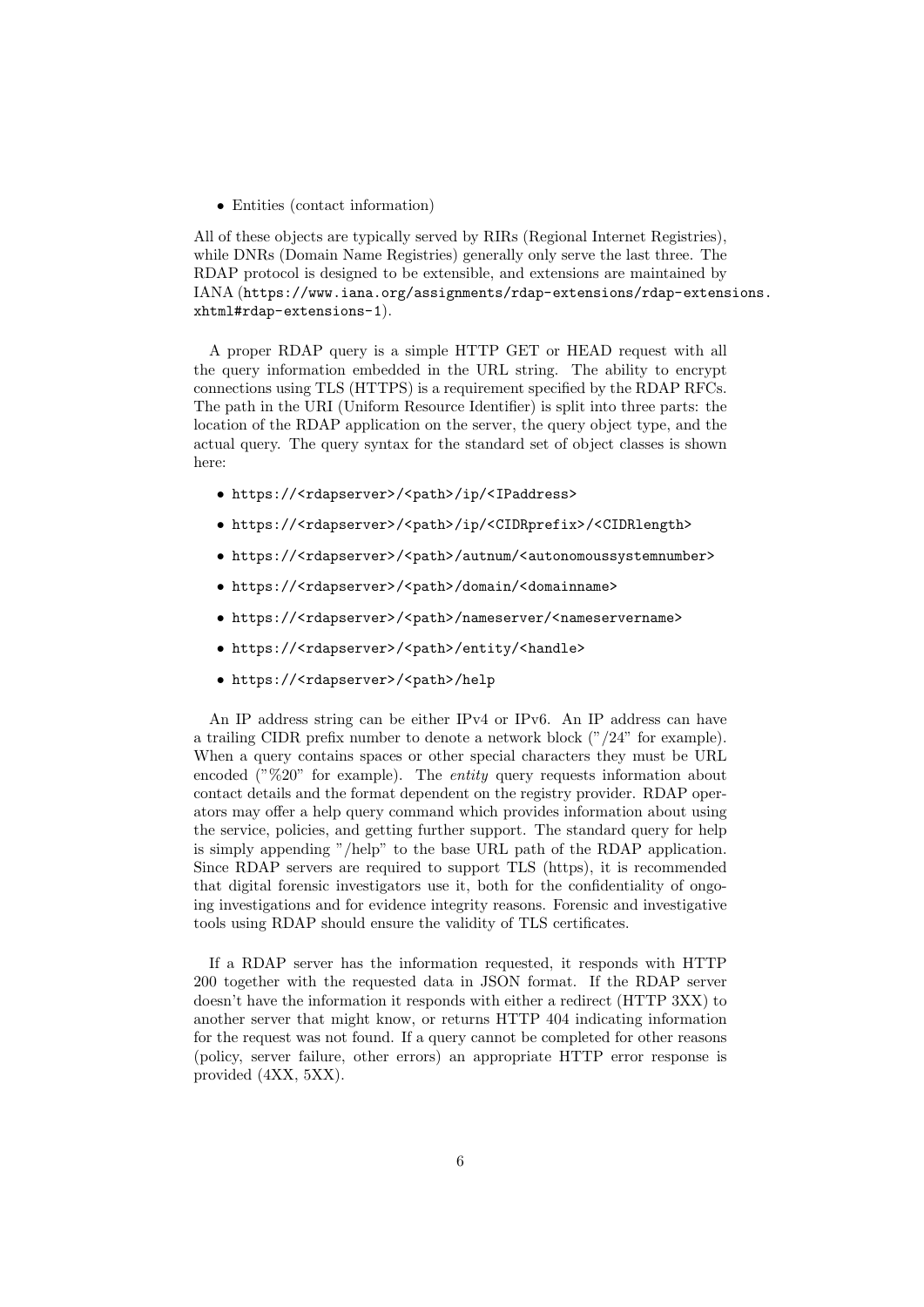The previous list shows queries for fixed known strings. RDAP also permits pattern matching for domains, nameservers, and entities. Search queries for partial strings are created using an asterisk wild-card. The "\*" in a query will match zero or more characters. The syntax for pattern matching searches is shown here:

- https://<rdapserver>/<path>/domains?<object>=<domainsearchpattern>
- https://<rdapserver>/<path>/nameservers?<object>=<nameserversearchpattern>
- https://<rdapserver>/<path>/entities?<object>=<entitynamesearchpattern>

Further details on each of these query types are documented in Section 3.2 Search Path Segment Specification of RFC-7482. A draft standard is currently being developed to allow POSIX regular expressions.

#### 2.3 RDAP response

After a properly formed HTTP query is sent, the RDAP server will reply with a JSON formatted response. The format of JSON RDAP responses is defined in RFC-7483 which specifies data types, data structures, and object classes.

The JSON standard (RFC-7159) defines various standard data types. The RDAP response standard (RFC-7483) uses additional data types for registry handles (nic-handle, registryId, etc.), IPv4 and IPv6 addresses, country codes, DNS domain names (in LDH or Unicode), time-stamps, URIs, and contact information (vCard in JSON representation).

A number of common data structures are used to construct a valid RDAP response. At the top of the response, the rdapConformance array indicates conformity to the RDAP specification and notes any custom extensions. Notices and Remarks arrays allow descriptive text to be provided in a response. Other data structures include links, language, public IDs, and the various RDAP object classes.

Of particular interest to digital forensic investigators are: The current status of an object, event actions associated with an object, and the roles or contact information available. These are defined in RFC-7483, maintained at IANA (https://www.iana.org/assignments/rdap-json-values/rdap-json-values. xhtml#rdap-json-values-1).

The status data structure indicates the current authoritative state of the RDAP object. The IANA registry defines a number of additional status values which are specified in RFC-8056, Extensible Provisioning Protocol (EPP) and Registration Data Access Protocol (RDAP) Status Mapping (https://tools. ietf.org/html/rfc8056). These are listed here:

• validated: Signifies that the data of the object instance has been found to be accurate. This type of status is usually found on entity object instances to note the validity of identifying contact information.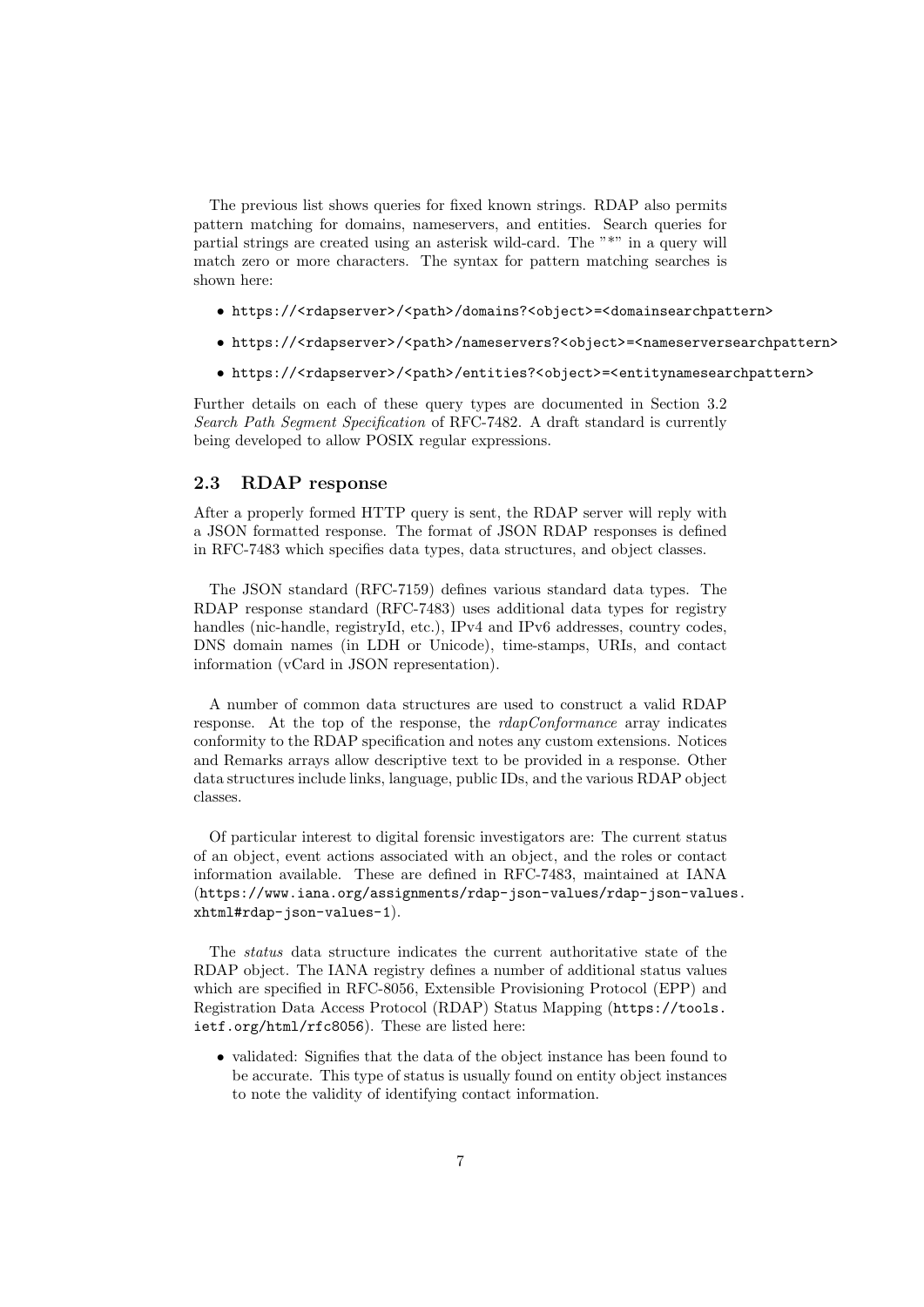- renew prohibited: Renewal or reregistration of the object instance is forbidden.
- update prohibited: Updates to the object instance are forbidden.
- transfer prohibited: Transfers of the registration from one registrar to another are forbidden.
- delete prohibited: Deletion of the registration of the object instance is forbidden.
- proxy: The registration of the object instance has been performed by a third party.
- private: The information of the object instance is not designated for public consumption.
- removed: Some of the information of the object instance has not been made available and has been removed.
- obscured: Some of the information of the object instance has been altered for the purposes of not readily revealing the actual information of the object instance.
- associated: The object instance is associated with other object instances in the registry.
- active: The object instance is in use.
- inactive: The object instance is not in use.
- locked: Changes to the object instance cannot be made
- pending create: A request has been received for the creation of the object instance, but this action is not yet complete.
- pending renew: A request has been received for the renewal of the object instance, but this action is not yet complete.
- pending transfer: A request has been received for the transfer of the object instance, but this action is not yet complete.
- pending update: A request has been received for the update or modification of the object instance, but this action is not yet complete.
- pending delete: A request has been received for the deletion or removal of the object instance, but this action is not yet complete.

Event Actions are interesting for building investigative timelines, reconstructing past activity, and predicting future events (some events may be future dated). Each event has the action, a timestamp, and possibly the actor responsible for triggering the action. The event actions defined in RFC-7483 are listed here:

• registration: The object instance was initially registered.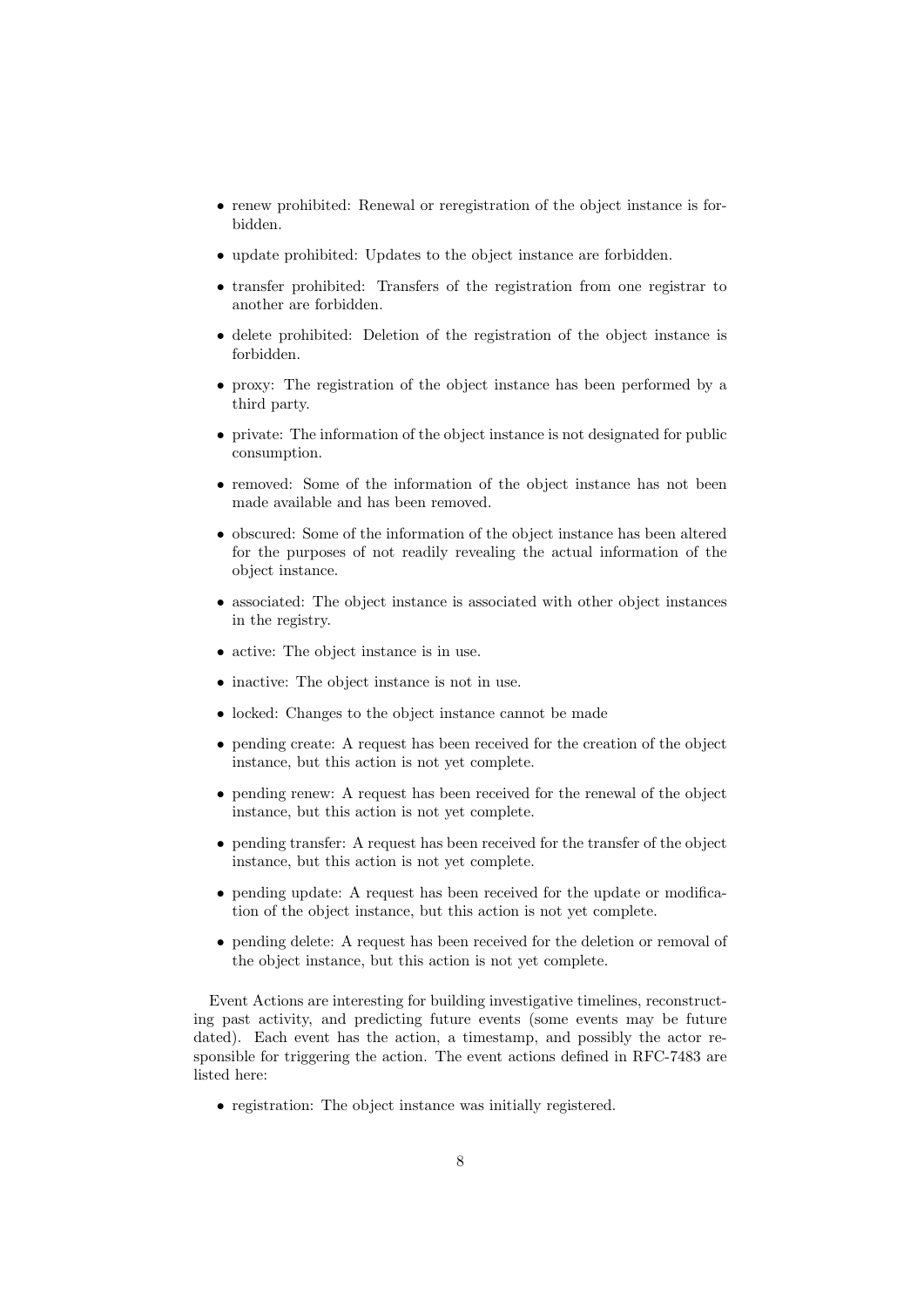- last changed: An action noting when the information in the object instance was last changed.
- expiration: The object instance has been removed or will be removed at a predetermined date and time from the registry.
- deletion: The object instance was removed from the registry at a point in time that was not predetermined.
- reinstantiation: The object instance was reregistered after having been removed from the registry.
- transfer: The object instance was transferred from one registrant to another.
- locked: The object instance was locked.
- unlocked: The object instance was unlocked.

The entity object class lists contact information and the associated roles. The contact information is provided in jCard format, which is a JSON representation of vCard. For digital forensic investigators, this contact information (if accurate) can play a valuable role in attribution, identifying related parties, and building actor/suspect relationship maps. The roles defined in RFC-7483 are listed here:

- registrant: The registrant of the registration
- technical: The technical contact for the registration
- administrative: The administrative contact for the registration
- abuse: Handles network abuse issues on behalf of the registrant of the registration
- billing: Handles payment and billing issues on behalf of the registrant of the registration
- registrar: Represents the authority responsible for the registration in the registry
- reseller: Represents a third party through which the registration was conducted
- sponsor: Represents a domain policy sponsor, such as an ICANN-approved sponsor
- proxy: Represents a proxy for another entity object, such as a registrant
- notifications: Designated to receive notifications about association object instances
- noc: Handles communications related to a network operations center (NOC)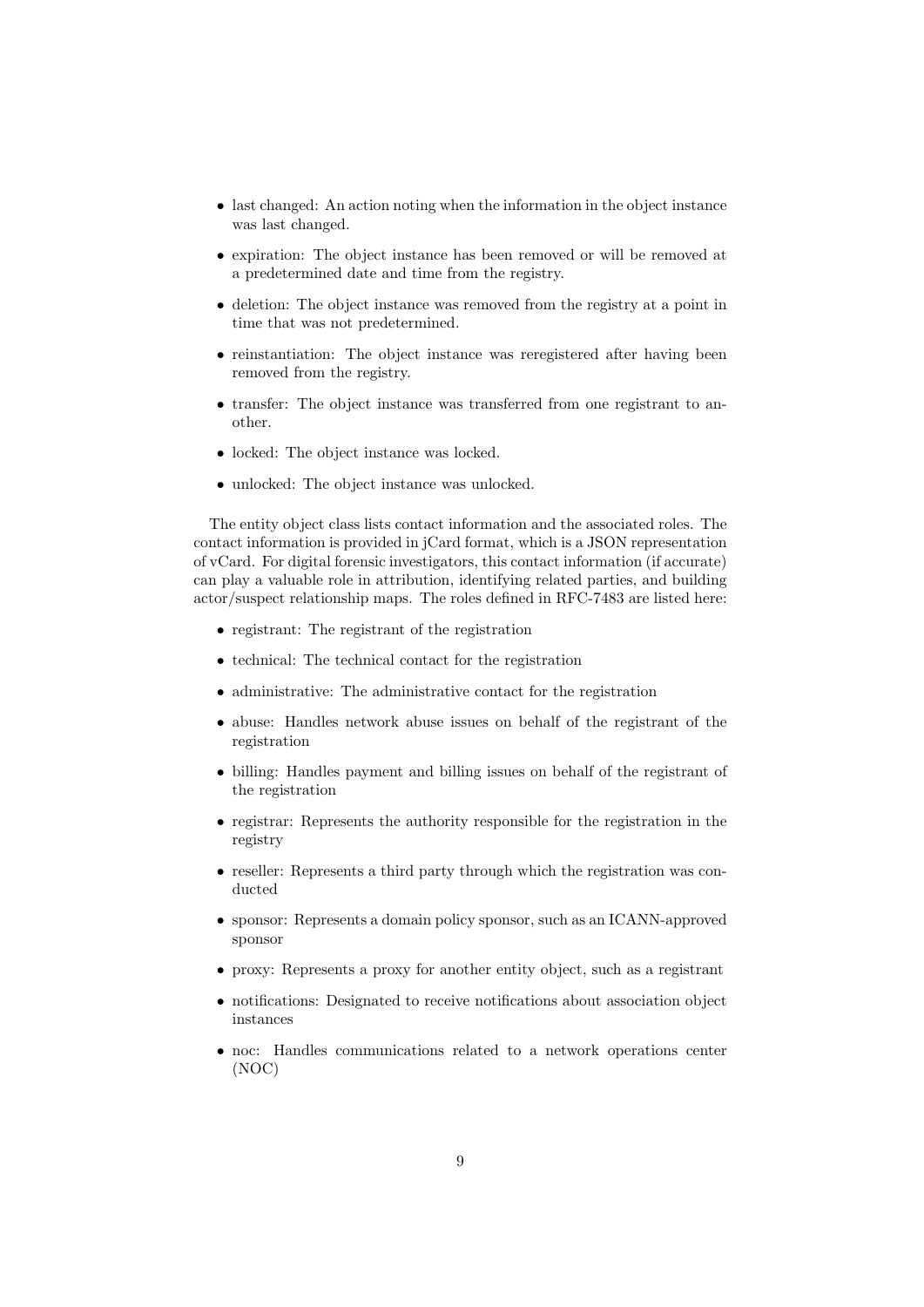The RDAP standard precisely defines each of the data structures and objects returned by a query. The JSON format allows scripts and investigative tools to directly import or query data from RDAP servers.

## 3 Authoritative sources and bootstrapping

An important concept in the field of digital forensics is finding authoritative sources of evidence. This can be difficult on the Internet where caching, proxying, relaying, web application front-ends, replication, and abstraction all distance the investigator from the original authoritative evidence source. Evidence is at risk of becoming stale, corrupted, modified, or partially deleted. RDAP helps facilitate the identification and use of authoritative sources. The ability to automatically redirect (via HTTP) a client to a known authority is built into the protocol. In addition, the concept of bootstrapping was developed to support this activity.

#### 3.1 Public RDAP servers

The five Regional Internet Registries (RIRs) all provide public access RDAP servers for their areas of responsibility:

- https://rdap.db.ripe.net/
- https://rdap.arin.net/registry/
- https://rdap.apnic.net/
- https://rdap.lacnic.net/rdap/
- https://rdap.afrinic.net/rdap/

Local Internet Registries (LIRs), National Internet Registries (NIRs), and ccTLD (country code Top Level Domain) registrars may operate their own RDAP servers. For example, Brasil, The Czech Republic, and Argentina are already providing RDAP services for their countries:

- https://rdap.registro.br/
- https://rdap.nic.cz
- https://rdap.nic.ar

Domain Name Registries (DNRs) can also provide RDAP services for the registry information under their responsibility. Here are a few examples:

- Verisign provides an experimental RDAP service for the TLD and gTLD zones where it is the registry operator (including .cc, .tv, .jobs, and many others). : https://rdap.verisignlabs.com/rdap/v1/
- Afilias offers RDAP service for .info domains: http://rdg.afilias. info/rdap/domain/info.info
- Spanish registrar Dinahosting offers RDAP service: https://rdap.dinahosting. com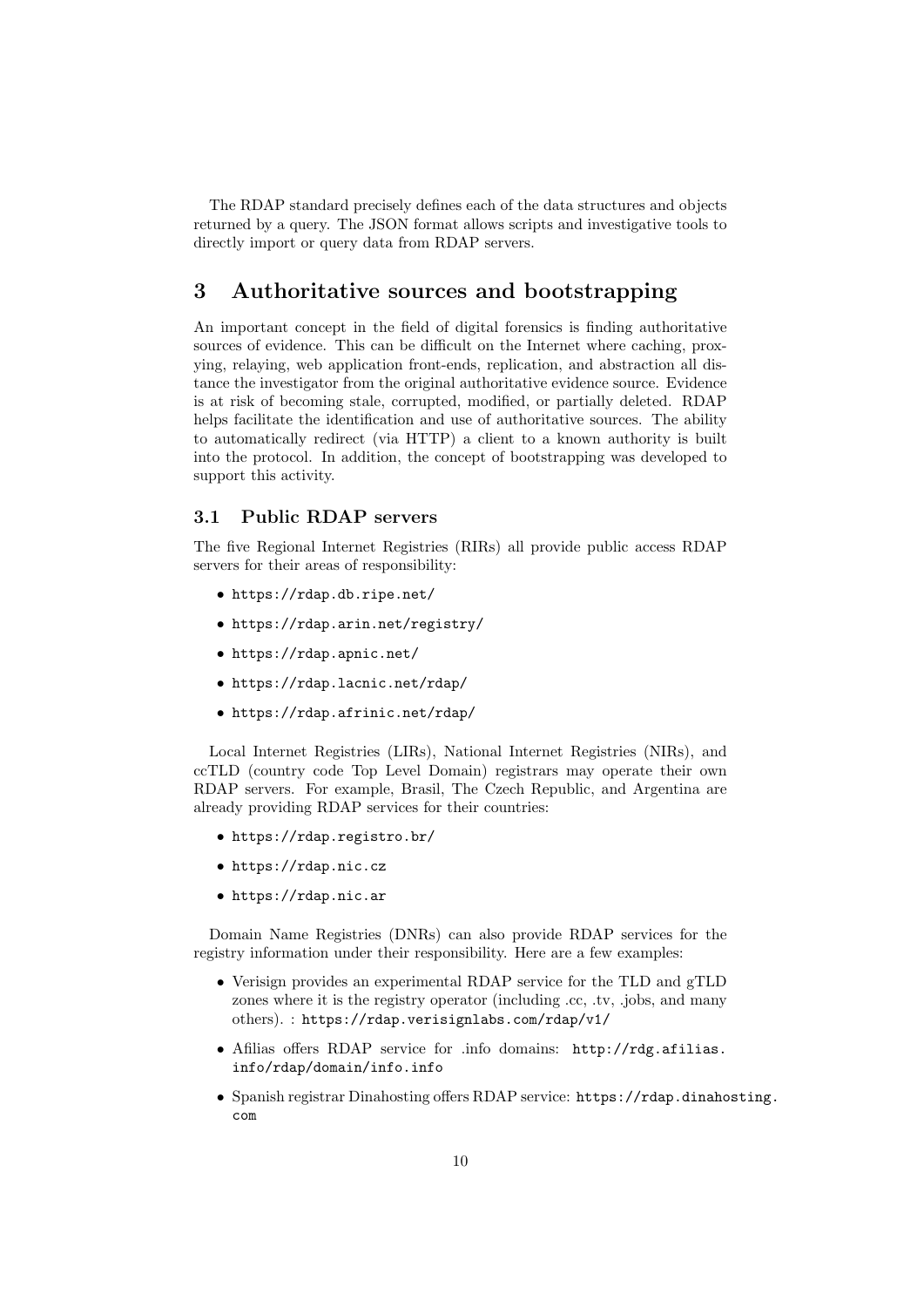As of this writing, adoption of RDAP among domain name registrars is slow. ICANN's RDAP Operational Profile for gTLD Registries and Registrars (https://www.icann.org/resources/pages/rdap-operational-profile-2016-07-26-en) defines mandatory requirements for gTLD registries and registrars. However, there is reluctance in the domain name registrar community who object to the additional cost of implementing RDAP. In 2016 the Registry Stakeholder Group (RySG) requested that RDAP be removed from ICANN's Consistent Labeling and Display Policy (https://www.icann.org/en/system/files/files/ reconsideration-16-10-rysg-request-redacted-09aug16-en.pdf). The discussion of how and when RDAP will be implemented in the gTLD space was further discussed at ICANN 58 Copengagen during March 2017 (https:// schedule.icann.org/event/9nnH/icann-gdd-rdap).

#### 3.2 IANA bootstrap files

There is no central RDAP service that provides authoritative answers to every query requested. There are many RDAP servers, each providing registration data for their own area of responsibility. This causes a chicken and egg problem of finding the right RDAP service for a particular query item. This has been partially solved through a set of bootstrap files maintained by IANA to help find authoritative RDAP servers.

IANA maintains a list of authoritative RDAP servers for Autonomous System Numbers (https://data.iana.org/rdap/asn.json), IPv4 addresses (https: //data.iana.org/rdap/ipv4.json), IPv6 addresses (https://data.iana.org/ rdap/ipv6.json), and Domain Names (https://data.iana.org/rdap/dns. json). These are are known as the Bootstrap Service Registry files.

The ASN and IP address bootstrap files associate ASNs and IPs with an authoritative RDAP service. The Domain Name bootstrap file (as of this writing) contains RDAP servers for .ar, .cz, and .br ccTLDs. Creating bootstrap files for domain names is a challenge due to the large number of registrars (compared to only 5 RIRs for IPs and ASNs). There is currently no single bootstrap file set for gTLDs, ccTLDs, or the newer sponsored sTLDs.

### 4 RDAP as a forensic evidence source

Several security considerations not found in traditional WHOIS are of interest in a digital forensic context.

The confidentiality of RDAP queries can be guaranteed through TLS, which is a requirement specified in the RFCs. This restricts knowledge of operationally sensitive query activity to the investigator making the query and the RDAP server operator. This is unlike WHOIS requests which are not protected and visible to anyone with access to the underlying network infrastructure. This is especially important where operational secrecy or confidentiality are required.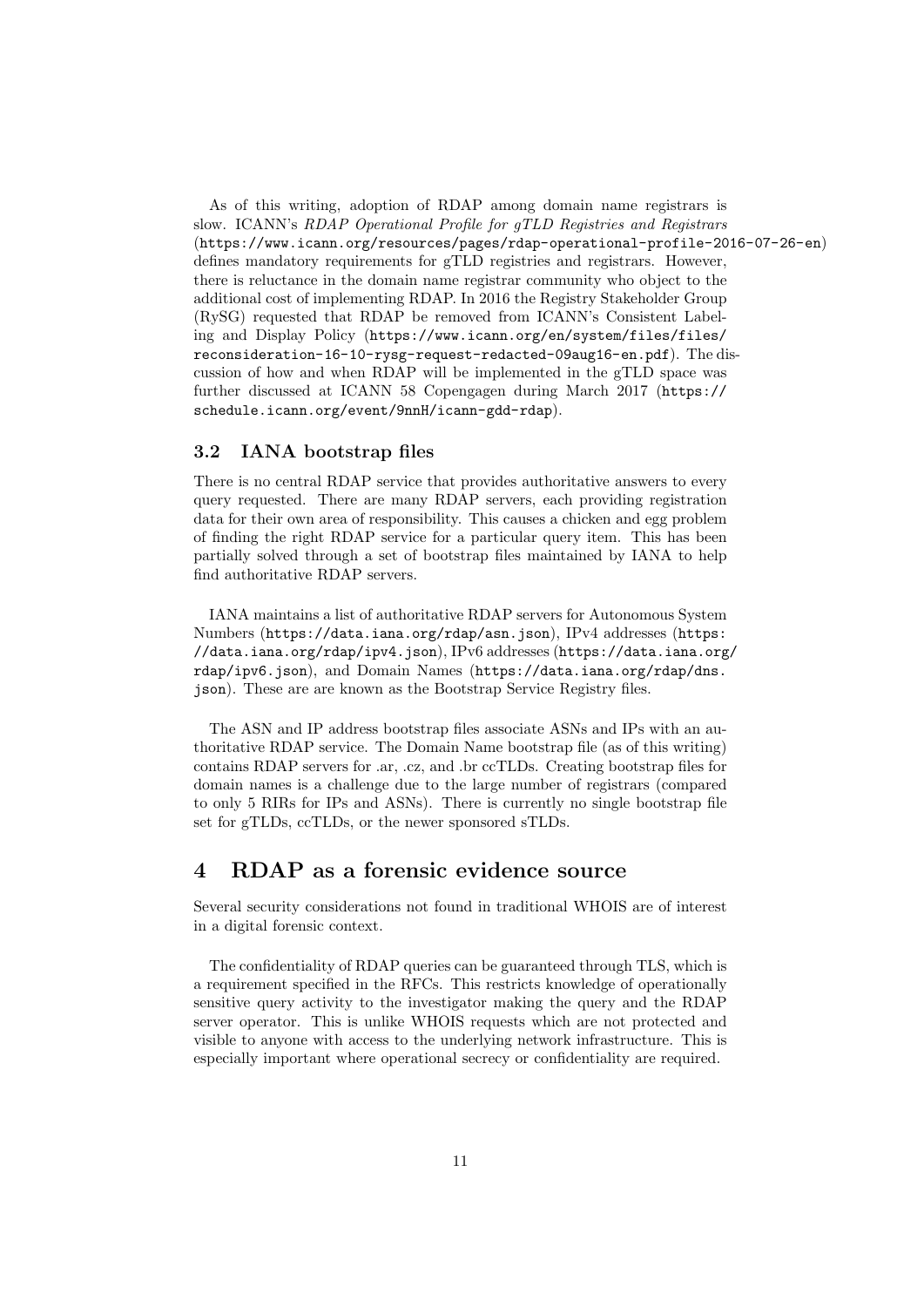The integrity of both requests and responses can be guaranteed through two methods. The use of an encrypted TLS channel ensures the integrity of the transmitted request and response data<sup>1</sup>. The use of DNSSEC can also ensure the authenticity of the RDAP server's resolved IP address, and in some cases (ccTLDs and gTLDs) DNSSEC is a requirement for the operation of an RDAP service.

The well defined and standardized structure of the returned JSON data is also beneficial in a forensic context. There is less risk of error (human or machine) when interpreting results because they are standard across registry server operators. Also the use of Representational State Transfer (REST) makes it easier to create forensic tools that automate the collection of data in a reliable way, again reducing the risk of human error.

The concept of identifying and using authoritative sources is designed into the RDAP concept. This is important in a digital forensic context, as an authoritative evidence source is considered more reliable and accurate than nonauthoritative sources or indirect access. For example, independently operated 3rd party web interfaces might cache requests for performance reasons, and may not have the most current results.

It is important to note that the accuracy of registration data submitted by registrants to registries is not consistently reliable. It is easy for a registrant to provide false, misleading, or inaccurate data. If a registrant fails to update changes to their information at a particular registry, it will be out of date. This was an issue in the past with WHOIS, and continues to be an issue with RDAP. The accuracy of data submitted to a registry depends on the validation processes and policies of each individual registrar.

Overall, the introduction of RDAP addresses a number of shortcomings that exist in the traditional WHOIS system. These are directly relevant to the use of such data in a forensic context.

## 5 RDAP tools and resources

As of this writing there are a handful of tools available for querying RDAP servers. Several of these tools are described in the following section which a forensic investigator may find useful. There are also resources available to find more information about RDAP and to follow the effort to replace the traditional WHOIS system.

#### 5.1 RDAP open source tools

Because RDAP uses common HTTP methods, a normal web browser is able to directly query RDAP servers to fetch data. The returned RDAP output can be viewed in the browser's native output format, or with the help of browser

<sup>&</sup>lt;sup>1</sup>This assumes a trusted CA certificate on the RDAP server, and proper certificate validation on the client.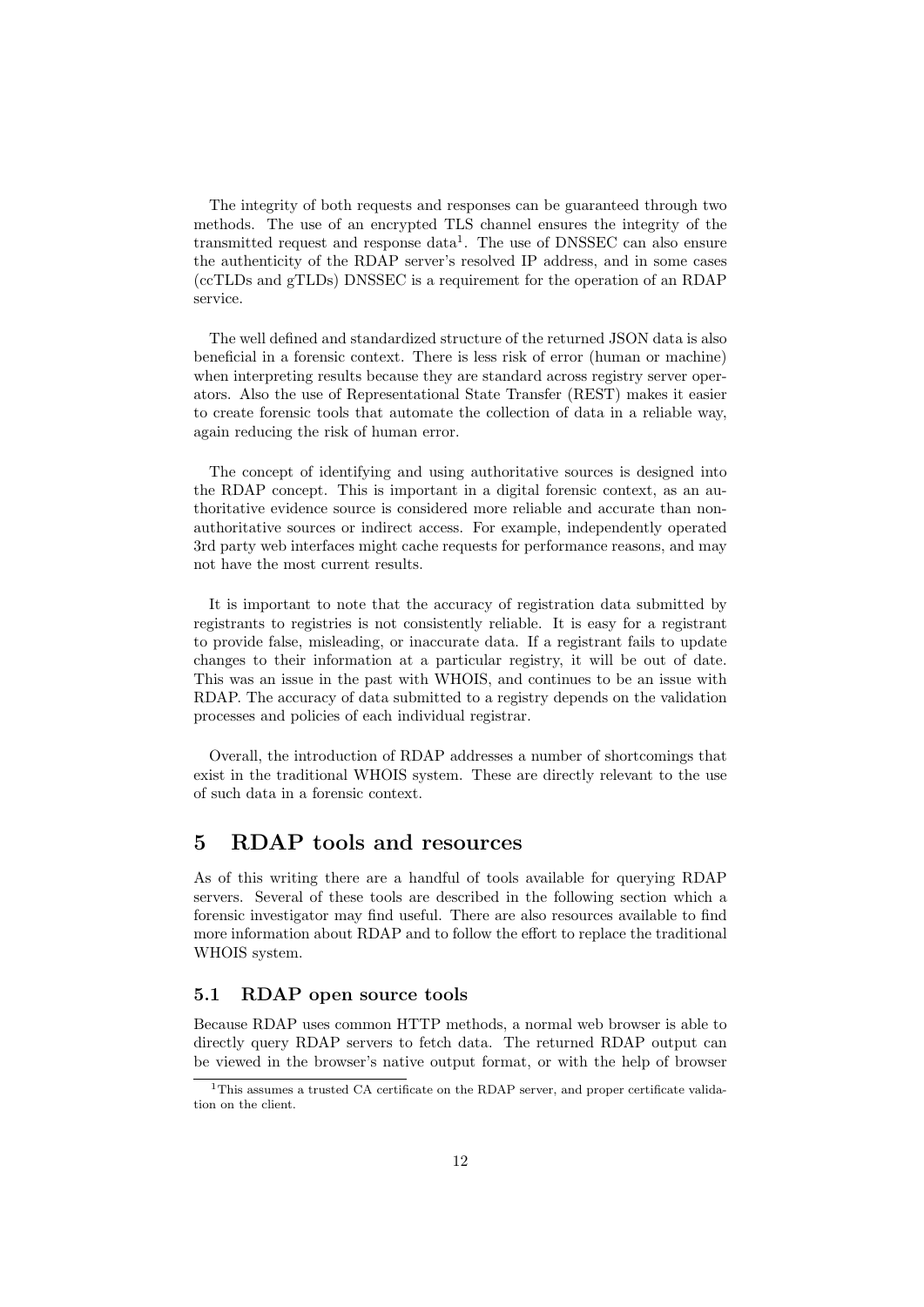plugins for better formatting (JSONView for example, a Firefox plugin found here: https://jsonview.com/).

When using a shell or scripting, common url fetching commands like wget or curl can be used. It is recommended to include an "Accept:" header for RDAP and JSON in the HTTP request. For example: curl-HAccept:application/ rdap+jsonhttps://SERVER/RDAP-QUERY.

The nicinfo tool is written in Ruby by ARIN Engineering. It can be found here: https://github.com/arineng/nicinfo.git

The ipwhois package is written in python and combines traditional WHOIS lookups with RDAP queries into an API that fetches registry information for IPv4 and IPv6 addresses and networks. It includes a tool called ipwhois\_cli. py. It can be found here: https://github.com/secynic/ipWHOIS.git

The rdap-client tool is written in Go and developed by the Brasilian NIC. It can be found here: https://github.com/registrobr/rdap-client.git

The rdapper client is an older tool developed while the IETF WEIRDS working group was still finalizing the RDAP standards. It can be found here: https://github.com/jodrell/rdapper.git

The *rdap-explorer* web application is written in python and provides a webbased GUI to perform queries. The software can be found here: https:// github.com/cdubz/rdap-explorer.git and an online functioning version can be found here: https://rdap-explorer.com/. The online version publicly displays recent queries and might not be suitable for use in confidential investigations.

The rdap client is part of a larger software package which also includes RDAP libraries and a server implementation. It is written in Java and developed by DNS Belgium, a non-profit organization. It can be found here: https: //github.com/DNSBelgium/rdap

### 5.2 Other RDAP resources

The primary resource for information about the defined RDAP protocol are the RFCs published by the IETF. These can be found at the IETF website: https: //ietf.org/rfc.html. Several additional IETF draft documents related to RDAP are being developed as of this writing. Of interest to digital forensic investigators is the introduction of POSIX regular expressions for RDAP search queries. The draft document can be found here: https://datatracker.ietf. org/doc/draft-fregly-regext-rdap-search-regex/.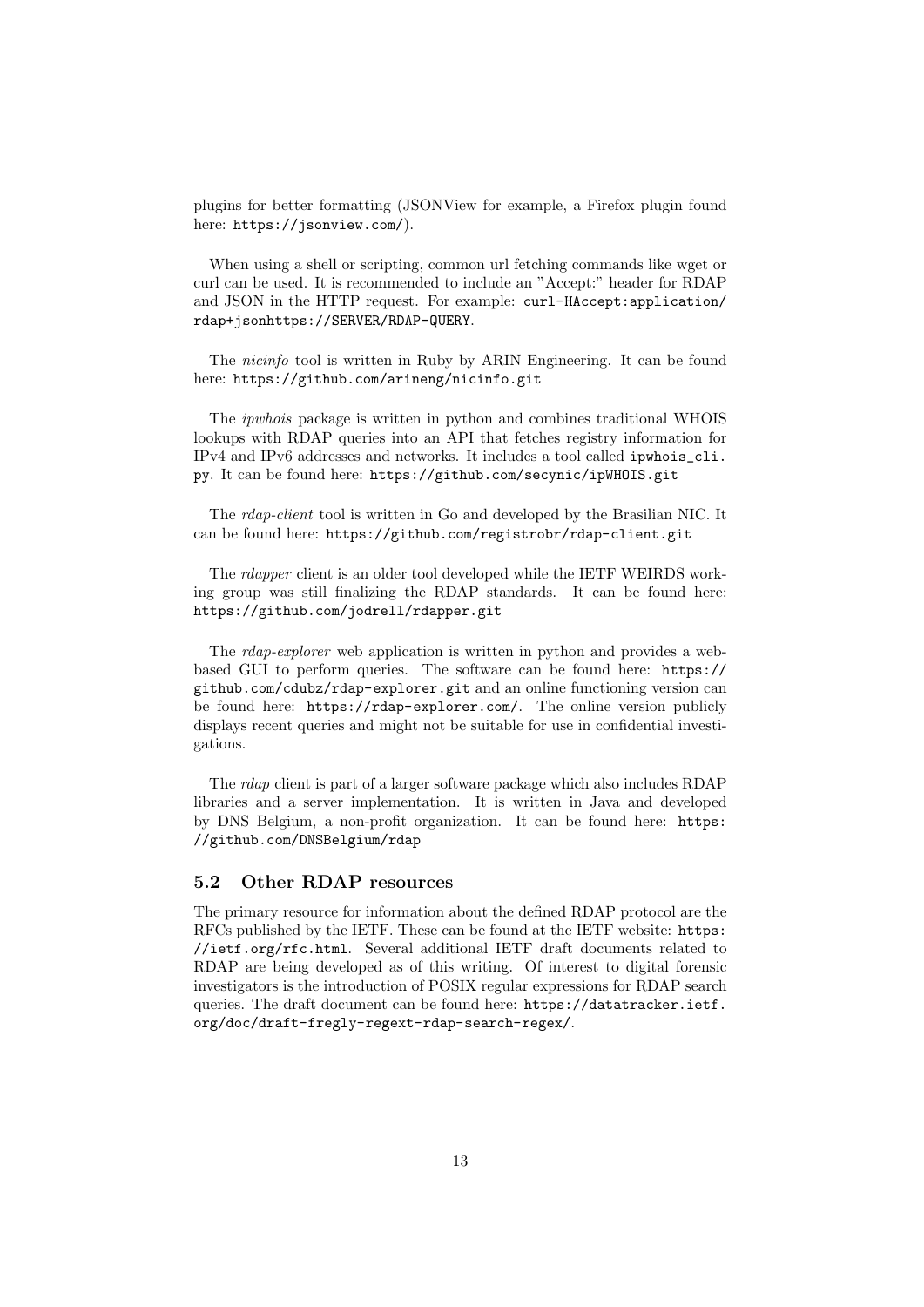Two initial IETF mailing lists for discussing the development of the RDAP protocol were the WHOIS-based Extensible Internet Registration Data Service (https://mailarchive.ietf.org/arch/browse/weirds/) and Extensible Provisioning Protocol Extensions (https://mailarchive.ietf.org/arch/browse/ eppext/) lists. Follow on work from these two groups was moved to the IETF Registration Protocols Extensions list (https://mailarchive.ietf.org/arch/ browse/regext/).

The Internet Assigned Numbers Authority (IANA) maintains a registry of several RDAP related items. These include bootstrap information, RDAP extensions, and RDAP JSON values (https://www.iana.org/protocols). For policies and complaints regarding accuracy of WHOIS and RDAP registry data, the non-profit body ICANN (Internet Corporation for Assigned Names and Numbers) provides a number of resources here: https://whois.icann.org/.

Other relevant resources to follow are the RIRs and LIRs. All the five RIRs (ARIN, RIPE, APNIC, LACNIC, and AFRINIC) currently support RDAP and may provide additional resources. For example, ARIN has web pages describing RDAP in detail (https://www.arin.net/resources/rdap.html). The larger DNRs (Domain Name Registars) may also have information about their RDAP implementation. For example, Verisign Labs is actively involved in developing and promoting RDAP (https://www.verisign.com/en\_US/company-information/ verisign-labs/registration-data-access-protocol/index.xhtml).

## 6 RDAP query examples

Several practical examples of RDAP queries are shown here using different tools and methods. These are typical examples used by digital forensics investigators to collect evidence, gather intelligence, or find other information about various RDAP objects. For each example the full RDAP query URL is shown followed by a different tool usage and output.

#### 6.1 Object name query examples

Queries for exact matches of object names are the simplest form of RDAP request. Examples are shown here to demonstrate finding registration information about IPv4 addresses, IPv4 networks, IPv6 addresses, and DNS domain names.

Since RDAP queries are simple HTTP requests, they can be sent using wget or curl. In this example registration information for an IP address is fetched using curl. The bootstrap files (available at IANA) are manually checked for the authoritative RDAP server, and the IP is determined to be registered with APNIC.

```
$ curl https://rdap.apnic.net/ip/61.135.157.156
{
  "handle" : "61.135.0.0 - 61.135.255.255",
  "startAddress" : "61.135.0.0",
  "endAddress" : "61.135.255.255",
```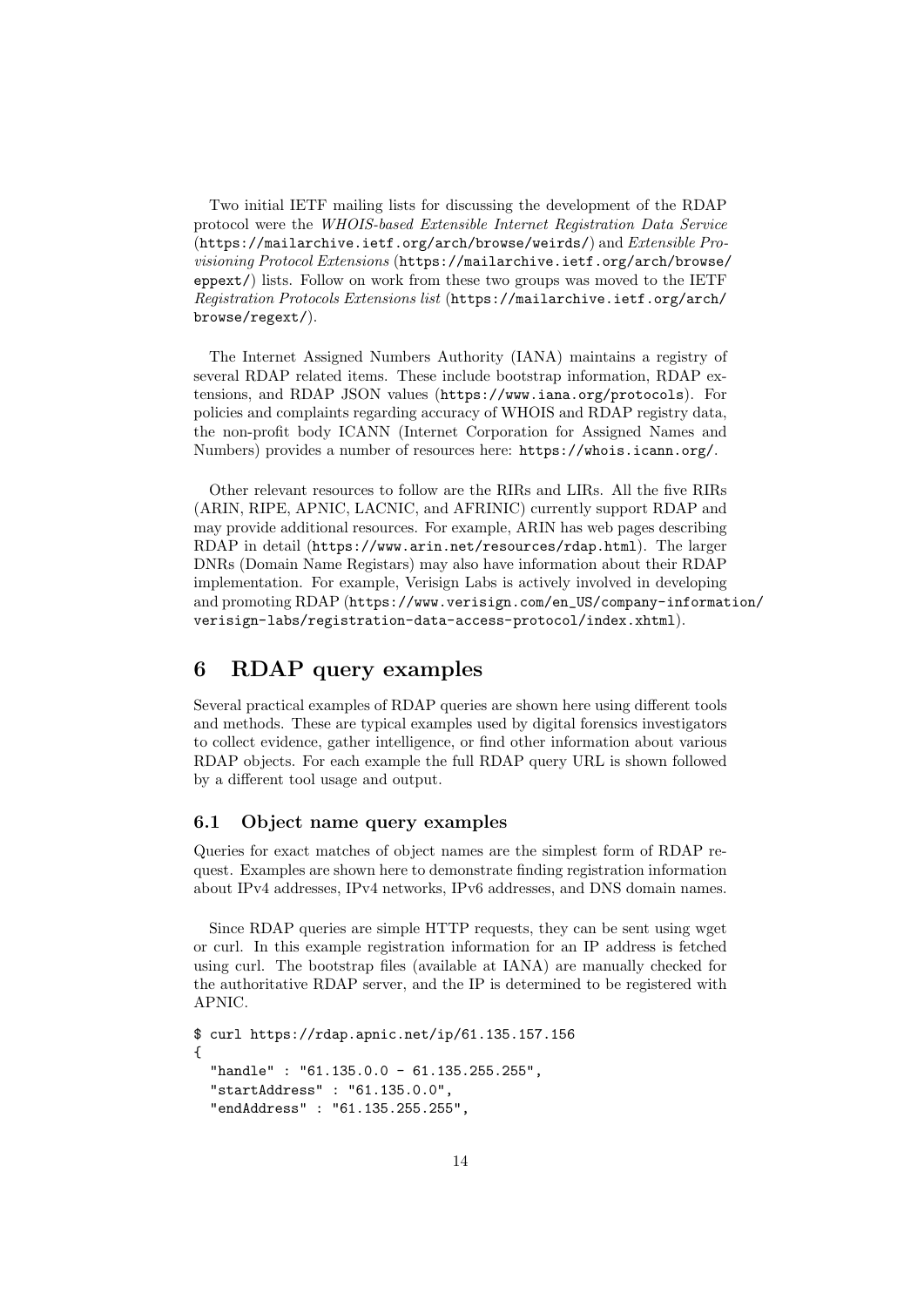```
"ipVersion" : "v4",
 "name" : "UNICOM-BJ",
 "type" : "ALLOCATED PORTABLE",
 "country" : "CN",
 "objectClassName" : "ip network",
 "entities" : [ {
   "handle" : "CH1302-AP",
   "vcardArray" : [ "vcard", [ [ "version", \{ }, "text", "4.0" ], [ "fn", \{ }, "text", "C"label" : "No.21,Jin-Rong Street\\nBeijing,100033\\nP.R.China"
...
```
The curl command can specify HTTP Accept headers for receiving the "rdap+json" Content-Type using curl-HAccept:application/rdap+json in the request.

The next example demonstrates querying for a network range using nicinfo. The bootstrapping is done automatically to find the authoritative server. The query url https://rdap.db.ripe.net/ip/129.67.0.0/16 is sent to the RIPE RDAP service. The output from the nicinfo command is as follows:

```
nicinfo 129.67.0.0/16
# NicInfo v.1.1.1 EXPERIMNETAL
Excessive Notices
-----------------
Response contains excessive notices.
Use the "-V" or "--data extra" options to see them.
# Query type is IP4CIDR. Result type is IP.
[ RESPONSE DATA ]
           [ IP NETWORK ]
                   Handle: 129.67.0.0 - 129.67.255.255
            Start Address: 129.67.0.0/32
             End Address: 129.67.255.255/32
                    CIDRs: 129.67.0.0/16
               IP Version: v4
                  Country: GB
                     Type: LEGACY
             Last Changed: Wed, 25 Nov 2015 12:49:37 -0000
                  Remarks: Oxford University
# Use "nicinfo 1=" to show 129.67.0.0 - 129.67.255.255
# Use "nicinfo https://rdap.db.ripe.net/ip/129.67.0.0/16" to directly query this resource
# Use "nicinfo -h" for help.
```
The nicinfo command has a number of flags to fetch further information and individual data types.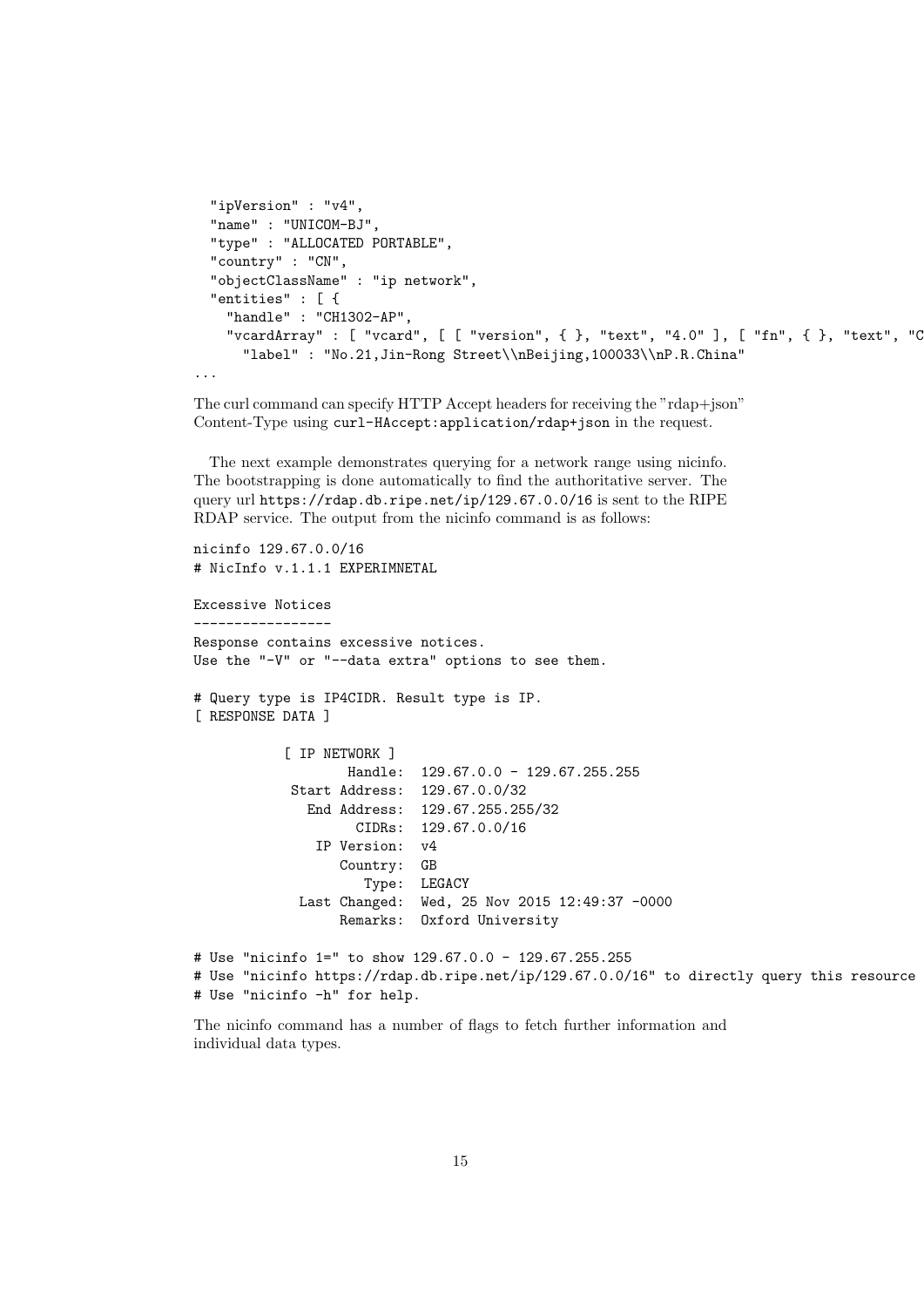A web based tool call rdap-explorer can be used to make RDAP queries. In this example registry information about an IPv6 address is fetched. The query url https://rdap.apnic.net/ip/2001:dc0:2001:11::194 is the raw RDAP request for IPv6. The rdap-explorer user interface looks like this:



# Results for 2001:dc0:2001:11::194

## Summary

2001: dc0: 2001: 11:: 194 is registered in Australia.

The following contact points are listed for this IP:

- · DNS Administration (administrative)
- IRT-APNIC-AP (abuse)
- APNIC Network Operations (technical)

# Details

```
· Object
 asn: "4608"
 -network: Object
 asn date: "2003-01-24"
 raw: null
 -objects: Object
 asn_country_code: "AU"
 asn_cidr: "2001:dc0:2000::/35"
 query: "2001:dc0:2001:11::194"
```
Be careful using online tools from third parties. The accuracy and integrity of the data is not guaranteed, and confidential investigative information might be leaked to the provider or even the public (for example, if there is a "Recent Queries" list shown). Some web based tools might perform RDAP queries in a backend application without making it obvious to the user that RDAP is being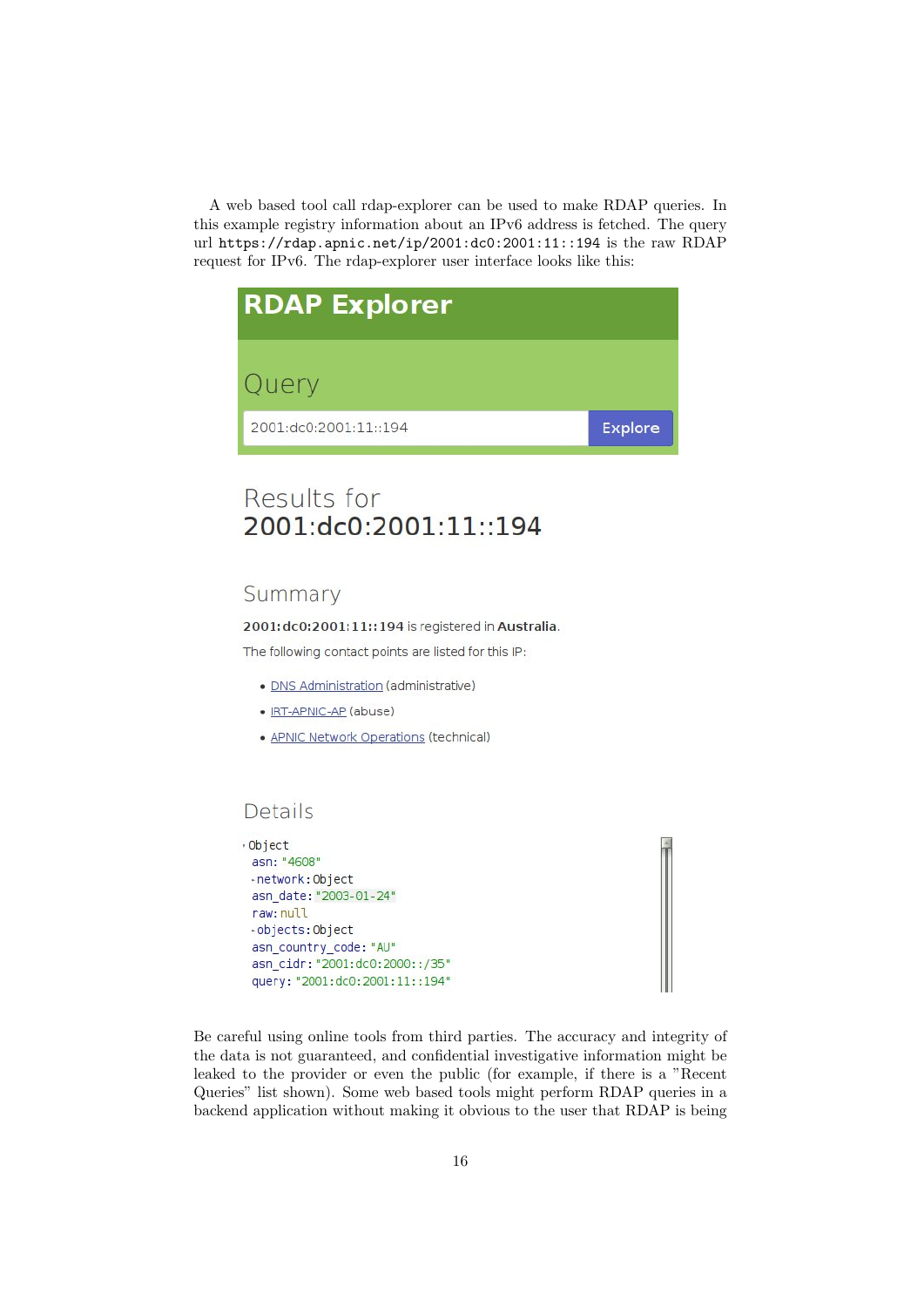used.

The next example shows a query using the Firefox browser with the JSON-View browser extension. The RDAP query string (https://rdap.nic.cz/ domain/czech.cz) is placed directly in the browser and then displayed as follows:

```
6 A https://rdap.nic.cz/domain/czech.cz
€
 " status: [
       "active"
   l,
 " fred_nsset: {
     " nameservers: [
         \cdot {
             * ipAddresses: {...},
               objectClassName: "nameserver",
               handle: "alfa.ns.active24.cz",
             \cdot links: [...],
              ldhName: "alfa.ns.active24.cz"
           },
         \cdot {...},
         -1 - 31,
       objectClassName: "fred nsset",
       handle: "NSS: GLOBE-SGLO000001:1",
     \cdot links: [...]
   },
   handle: "czech.cz",
 'links: [
     \cdot {
```
The JSONView plugin makes it easy to collapse and expand the full RDAP response. The bootstrap to find the authoritative RDAP server must be done manually.

Similar queries can be made for nameservers, autonomous system numbers, and any extensions supported by the registry operator.

#### 6.2 Pattern matching query examples

Pattern matching search queries have a slightly different syntax that follow a typical web application request style using a "?" followed by variable with the query string pattern. The formats for search pattern queries are described in Section 3 of RFC-7482 and are listed here:

• domains?name=<domainsearchpattern>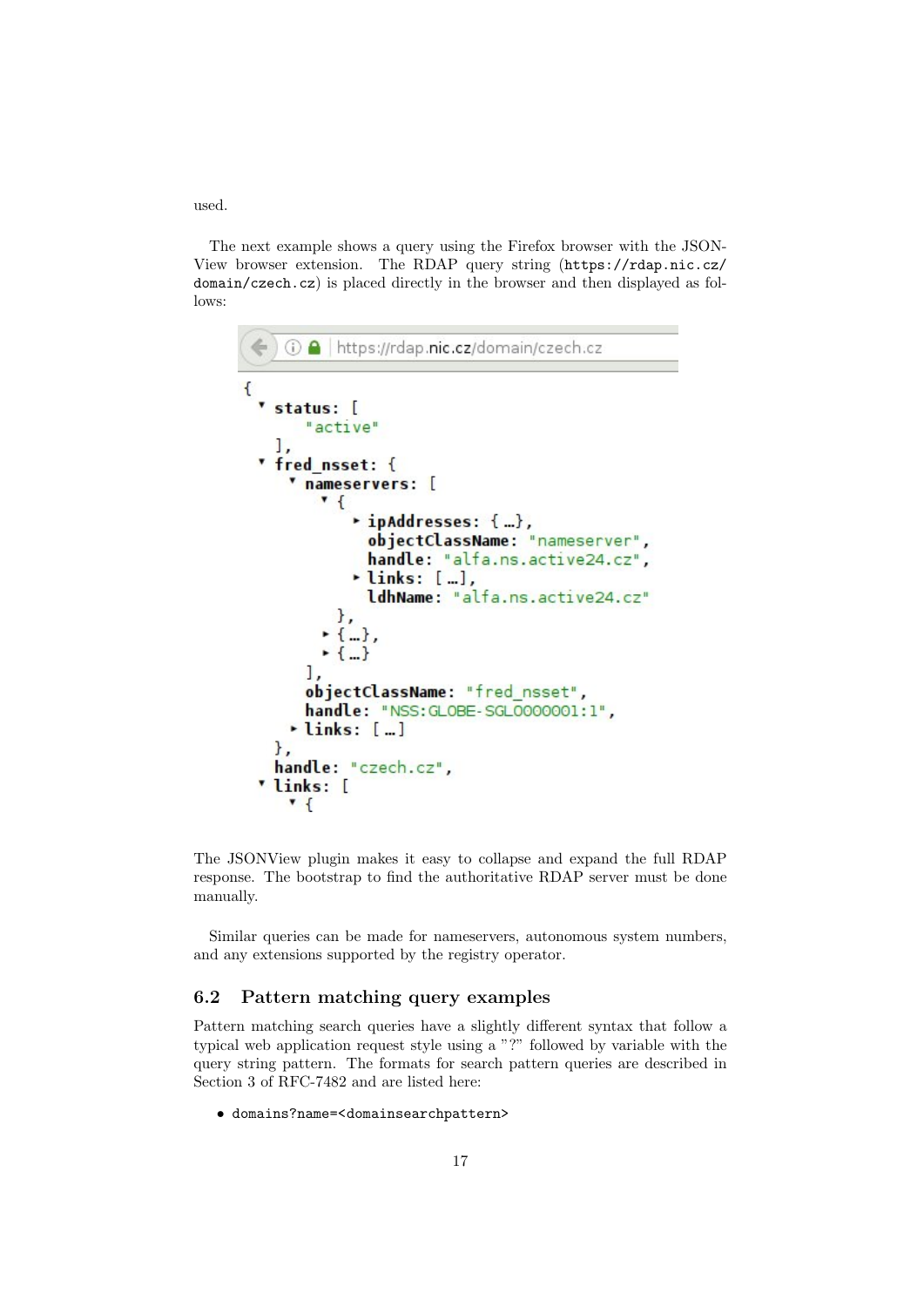- domains?nsLdhName=<domainsearchpattern>
- domains?nsIp=<domainsearchpattern>
- nameservers?name=<nameserversearchpattern>
- nameservers?ip=<nameserversearchpattern>
- entities?fn=<entitynamesearchpattern>
- entities?handle=<entityhandlesearchpattern>

The search pattern my contain a "\*" to indicate zero or more matching characters. A draft RFC has been created to include regular expressions in the future.

For example, the following query will search for the contact name starting with "John Doe" (with a space):

https://rdap.db.ripe.net/entities?fn=John%20Doe\*

Registry operators may not implement all of the pattern searches and will return an HTTP 422 (Unprocessable Entity) error message if they are unable to serve the request. Use the "/help" query for a registry to find more information about their query parameters.

#### 6.3 International character support

The original WHOIS protocol supported plain US-ASCII. The RDAP standard includes internationalization support. Queries for RDAP servers follow the same international encoding standards as any other encoded HTTP URL request. The default encoding for RDAP responses is UTF-8 JSON. Here is an example of an internationalized domain name handled in a response:

```
"unicodeName": "cnnic.cn",
"nameServers": [
    \left\{ \right."handle": "ns-1",
         "ldhName": "xn--1-dr6av31f.xn--0zwm56d.xn--fiqs8s",
         "unicodeName": "主机1.测试.中国",
         "status": [
             "delete prohibited"
        \mathbf{1},
```
More information about internationalization can be found in Section 9 of RFC-7480, Section 6 of RCF-7482, and Section 12 of RFC-7483.